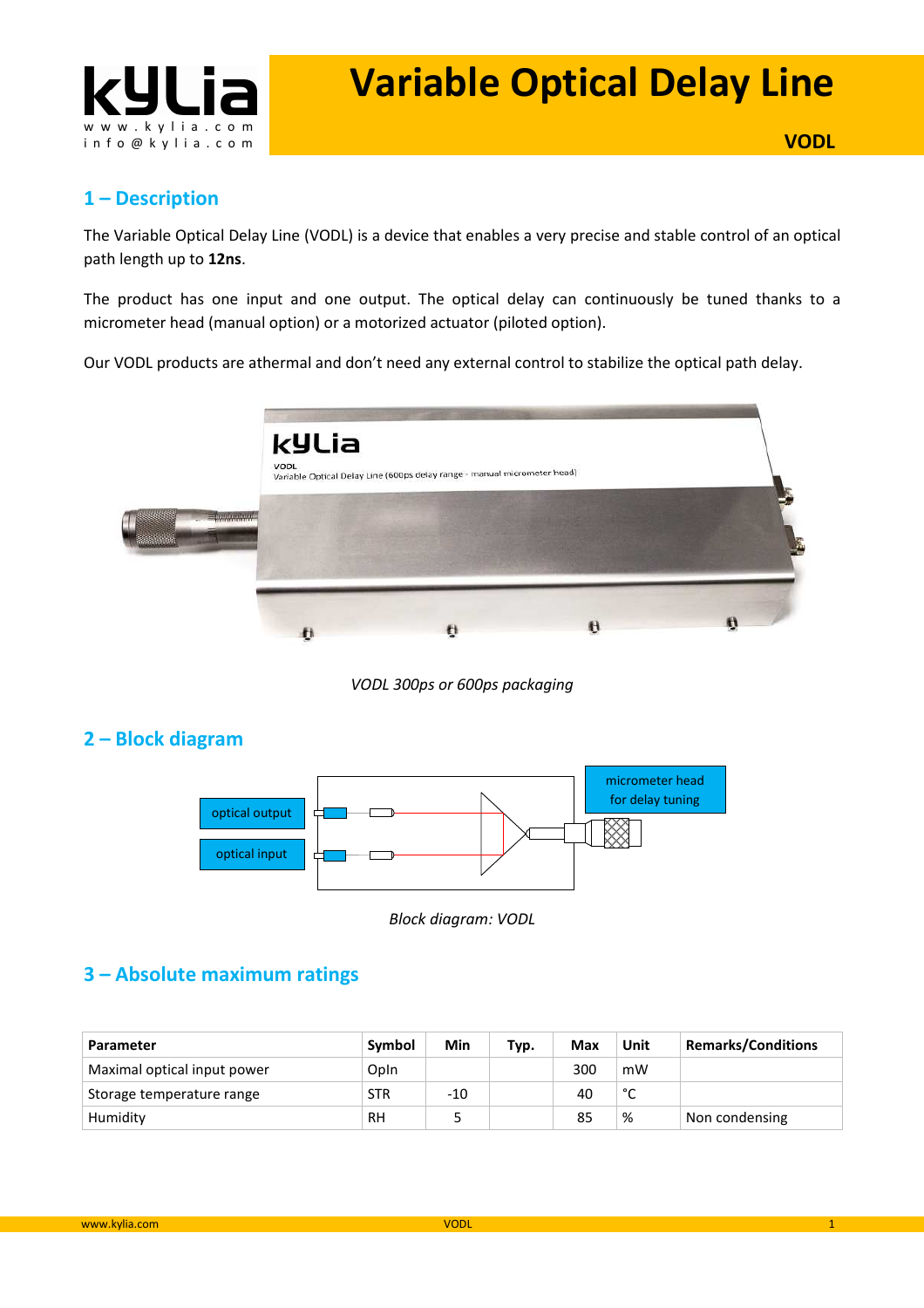# **4 – Operating conditions**

| Parameter                   | Symbol | Min  | Typ. | Max  | Unit        | <b>Remarks/Conditions</b> |
|-----------------------------|--------|------|------|------|-------------|---------------------------|
| Operating wavelength        | OWR    | 1520 |      | 1625 | nm          |                           |
| Operating temperature range | OTR    | 10   |      |      | $\sim$<br>◡ |                           |

## **5 – Specifications**

We propose three VODL product ranges:

- With 100ps optical delay range. This product is only available with manual version.
- With 300ps or 600ps optical delay range. These products are available with manual (micrometer head) or piloted (motorized actuator) versions.
- With 3ns, 6ns, 9ns or 12ns optical delay range. This product is only available with a motorized actuator.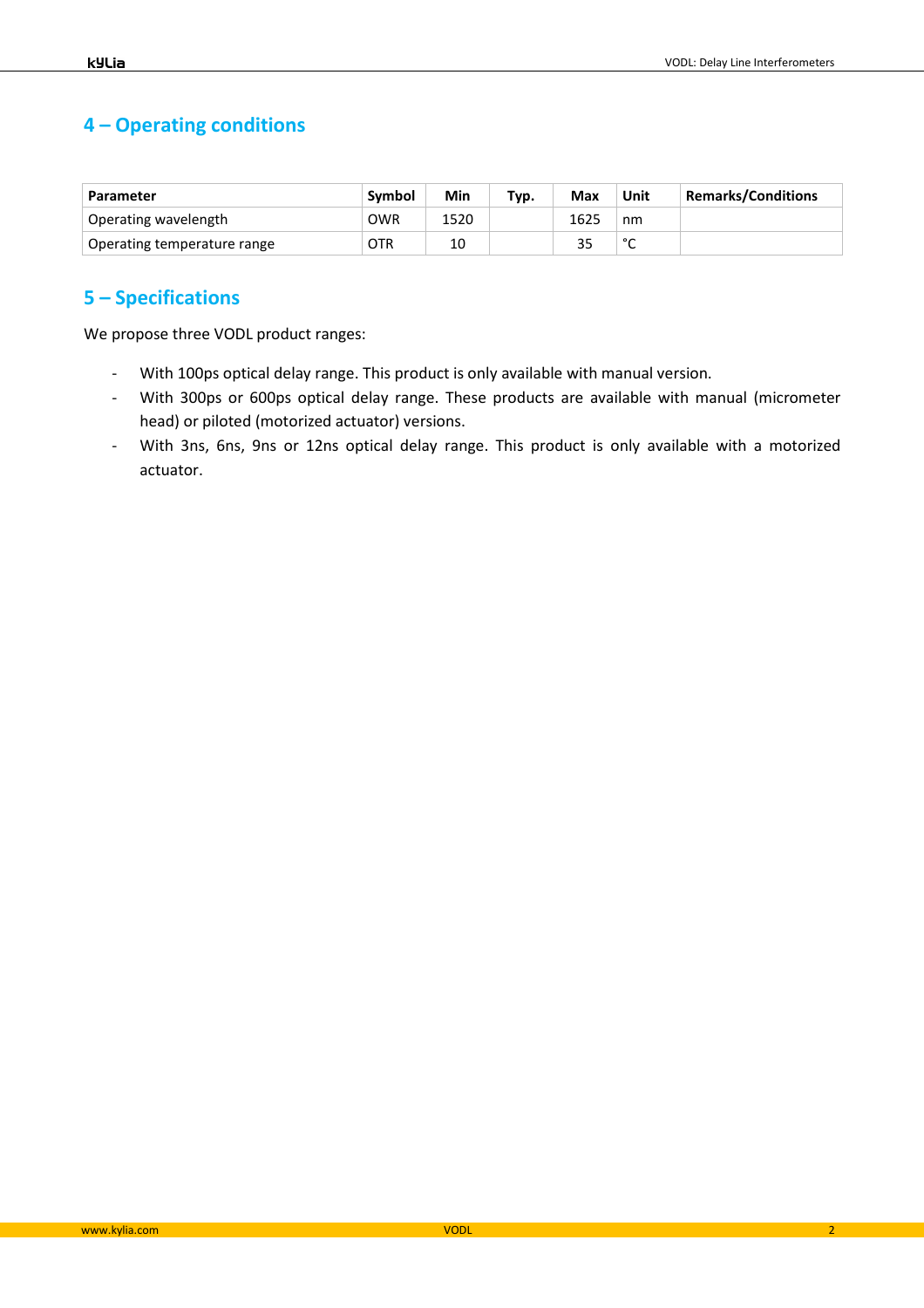| Parameter                                                                            |                                 | Symbol     | Min             | Typ. | Max     | Unit            | <b>Remarks/Conditions</b> |                                                                                                                                                                   |
|--------------------------------------------------------------------------------------|---------------------------------|------------|-----------------|------|---------|-----------------|---------------------------|-------------------------------------------------------------------------------------------------------------------------------------------------------------------|
| Insertion<br>Losses <sup>1</sup>                                                     | 100ps                           | SM         | IL              |      | 0.5     | 1.0             | dB                        | Over full delay range                                                                                                                                             |
|                                                                                      | 300ps and 600ps                 | <b>SM</b>  |                 |      | 0.5     | 1.0             |                           |                                                                                                                                                                   |
|                                                                                      |                                 | PM         |                 |      | 0.8     | 1.5             |                           |                                                                                                                                                                   |
|                                                                                      | 3ns, 6ns, 9ns or 12ns           | SM         |                 |      | 1.5     | 2.0             |                           |                                                                                                                                                                   |
|                                                                                      |                                 | PM         |                 |      | 2.0     | 2.5             |                           |                                                                                                                                                                   |
| IL uniformity <sup>1</sup>                                                           |                                 | ΔIL        |                 |      | 0.5     | dB              | Over full delay range     |                                                                                                                                                                   |
| Polarization Dependant Losses <sup>1,2</sup>                                         |                                 | <b>PDL</b> |                 |      | 0.3     | dB              | Over full delay range     |                                                                                                                                                                   |
| Polarization Extinction Ratio <sup>1,3</sup>                                         |                                 | PER        | 20              |      |         | dB              |                           |                                                                                                                                                                   |
| <b>Optical Return Loss</b>                                                           |                                 | ORL        | 35              |      |         | dB              |                           |                                                                                                                                                                   |
| Manual VODL sensitivity                                                              |                                 | 100ps      |                 |      |         | 1.3             | ps/turn                   |                                                                                                                                                                   |
|                                                                                      |                                 | 300ps      |                 |      |         | 15              | fs                        |                                                                                                                                                                   |
|                                                                                      |                                 | 600ps      |                 |      |         | 30              |                           |                                                                                                                                                                   |
|                                                                                      |                                 | 300ps      |                 |      |         | 3               | fs                        |                                                                                                                                                                   |
|                                                                                      | Minimum<br>incremental motion   | 600ps      |                 |      |         | 6               |                           |                                                                                                                                                                   |
|                                                                                      |                                 | 3ns        |                 |      |         | 10              |                           |                                                                                                                                                                   |
|                                                                                      |                                 | 12ns       |                 |      |         | 40              |                           |                                                                                                                                                                   |
|                                                                                      | Relative accuracy               | 300ps      |                 |      |         | 150             | fs                        | The relative accuracy of the VODL is the<br>degree to which a given displacement<br>conforms to an agreed upon standard.                                          |
| Motorized VODL                                                                       |                                 | 600ps      |                 |      |         | 300             |                           |                                                                                                                                                                   |
|                                                                                      |                                 | 3ns        |                 |      |         | 250             |                           |                                                                                                                                                                   |
|                                                                                      |                                 | 12ns       |                 |      |         | 1000            |                           |                                                                                                                                                                   |
|                                                                                      | Unidirectional<br>repeatability | 300ps      |                 |      |         | 30              | fs                        | The unidirectional repeatability is the<br>ability of the VODL to achieve a<br>commanded position over many<br>attempts when approach from the<br>same direction. |
|                                                                                      |                                 | 600ps      |                 |      |         | 60              |                           |                                                                                                                                                                   |
|                                                                                      |                                 | 3ns        |                 |      |         | 30              |                           |                                                                                                                                                                   |
|                                                                                      |                                 | 12ns       |                 |      |         | 120             |                           |                                                                                                                                                                   |
|                                                                                      | Bidirectional<br>repeatability  | 300ps      |                 |      |         | 40              | fs                        | The bidirectional repeatability is the<br>ability of the VODL to achieve a<br>commanded position over many<br>attempts when approach from either<br>direction.    |
|                                                                                      |                                 | 600ps      |                 |      |         | 60              |                           |                                                                                                                                                                   |
|                                                                                      |                                 | 3ns        |                 |      |         | 150             |                           |                                                                                                                                                                   |
|                                                                                      |                                 | 12ns       |                 |      |         | 600             |                           |                                                                                                                                                                   |
| Reference Insertion Losses <sup>1</sup>                                              |                                 | <b>RIL</b> |                 | 0.3  | 0.5     | ${\sf dB}$      |                           |                                                                                                                                                                   |
| Reference position accuracy <sup>4</sup>                                             |                                 |            |                 | 0.5  | $1.0\,$ | ps              |                           |                                                                                                                                                                   |
| Variable Optical Attenuation <sup>5</sup>                                            |                                 | <b>VOA</b> | 60              |      |         | dB              |                           |                                                                                                                                                                   |
| VOA sensitivity <sup>5</sup>                                                         |                                 |            |                 | 0.05 | 0.1     | dB              |                           |                                                                                                                                                                   |
| 100 <sub>ps</sub><br>300ps<br>Packaging size <sup>6</sup><br>600ps<br>3ns to<br>12ns |                                 |            | 100 x 32 x 28   |      |         | mm <sup>3</sup> |                           |                                                                                                                                                                   |
|                                                                                      |                                 |            | 216 x 92 x 40   |      |         |                 |                           |                                                                                                                                                                   |
|                                                                                      |                                 |            | 216 x 92 x 40   |      |         |                 |                           |                                                                                                                                                                   |
|                                                                                      |                                 |            | 750 x 400 x 129 |      |         |                 |                           |                                                                                                                                                                   |

<sup>1</sup> measured over OTR and OWR for all states of polarization<br>
<sup>2</sup> for Single Mode VODL<br>
<sup>3</sup> for long free space delay option<br>
<sup>5</sup> for VOA option<br>
<sup>5</sup> for VOA option<br>
<sup>6</sup> excluding micrometer head or piloted actuator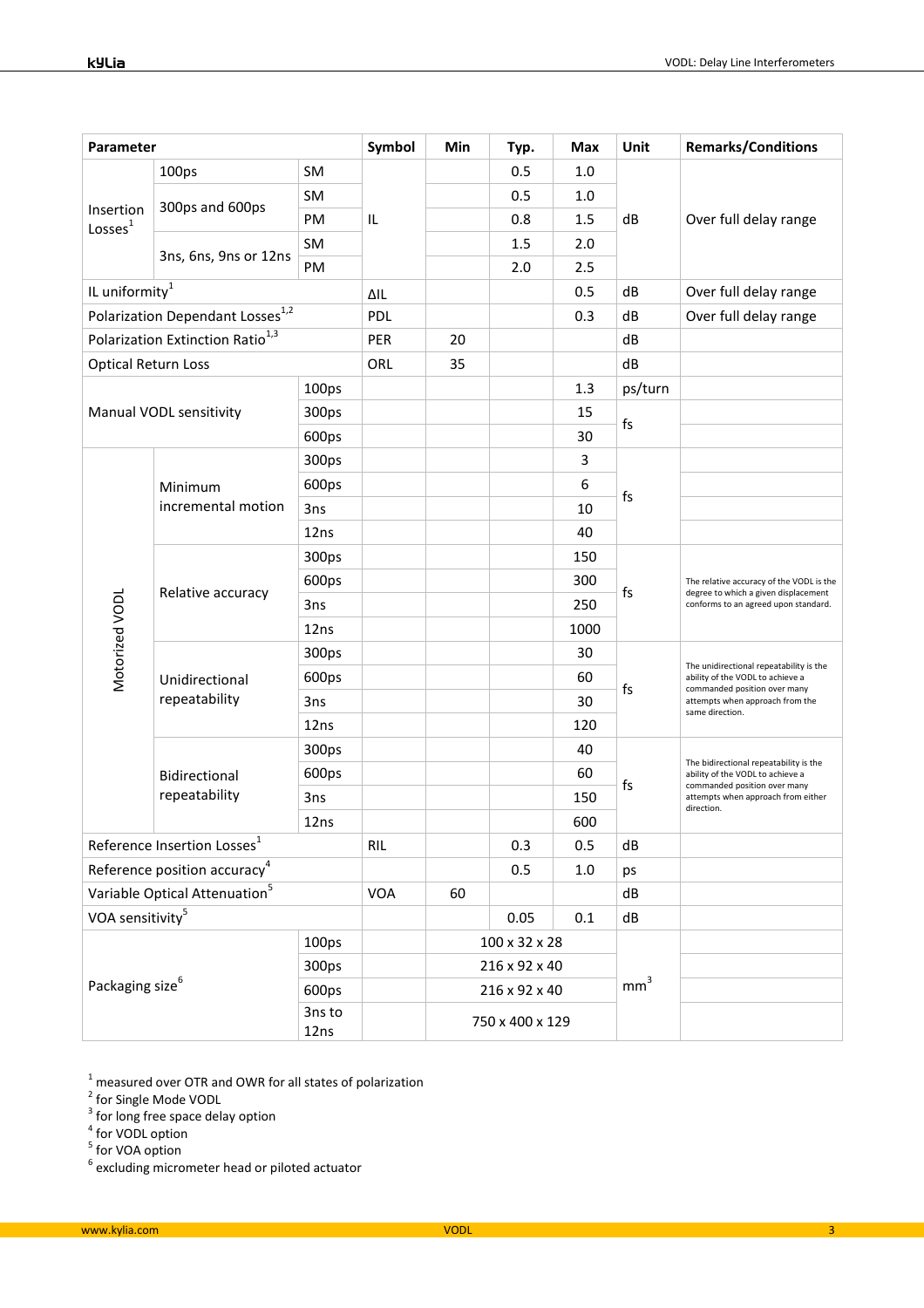#### **6 – Piloted versions: motorized actuator or linear stage**

For 300ps and 600ps VODL, the piloted version uses a motorized actuator driven by a controller. The controller is compatible with the NEWPORT NSTRUCT Instrument Manager platform, simple and intuitive to use and conveniently accessible via USB.

The 3ns to 12ns VODLs use a motorized linear stage which is driven by a stepper motor controller/driver. Communication with the controller/driver is via an integrated RS-232-C interface, or a USB port.

All piloted VODL are delivered with a controller, a USB cable and a power supply.

### **7 – Optical Reference Path (ORP) option**

The optical reference path option enables to precisely control the **difference** between two optical paths and eventually take it down to zero.

Let us call ODR the optical delay range of the VODL (ODR can be 300ps, 600ps, 3ns, 6ns, 9ns or 10ns) and  $t_0$ the optical delay of the reference arm. By default the reference arm is set such as the optical delay of the variable arm can be adjusted in the range  $[t_0; t_0+ODR]$ . However, upon customer request, the reference arm can be set such as the variable arm can be tuned in the range  $[t_0$ -ODR;  $t_0]$  or  $[t_0$ -ODR/2;  $t_0$ +ODR/2] or any other set up.



*VODL with ORP option, [t0; t0 + ORD] version* 

The reference position accuracy corresponds to the delay difference between the VODL and the reference arm when the VODL is set to  $t_0$ . This parameter is better than 1ps.

#### **8 – Variable Optical Attenuation (VOA) option**

We propose to add a VOA (Variable Optical Attenuator) on our VODL product.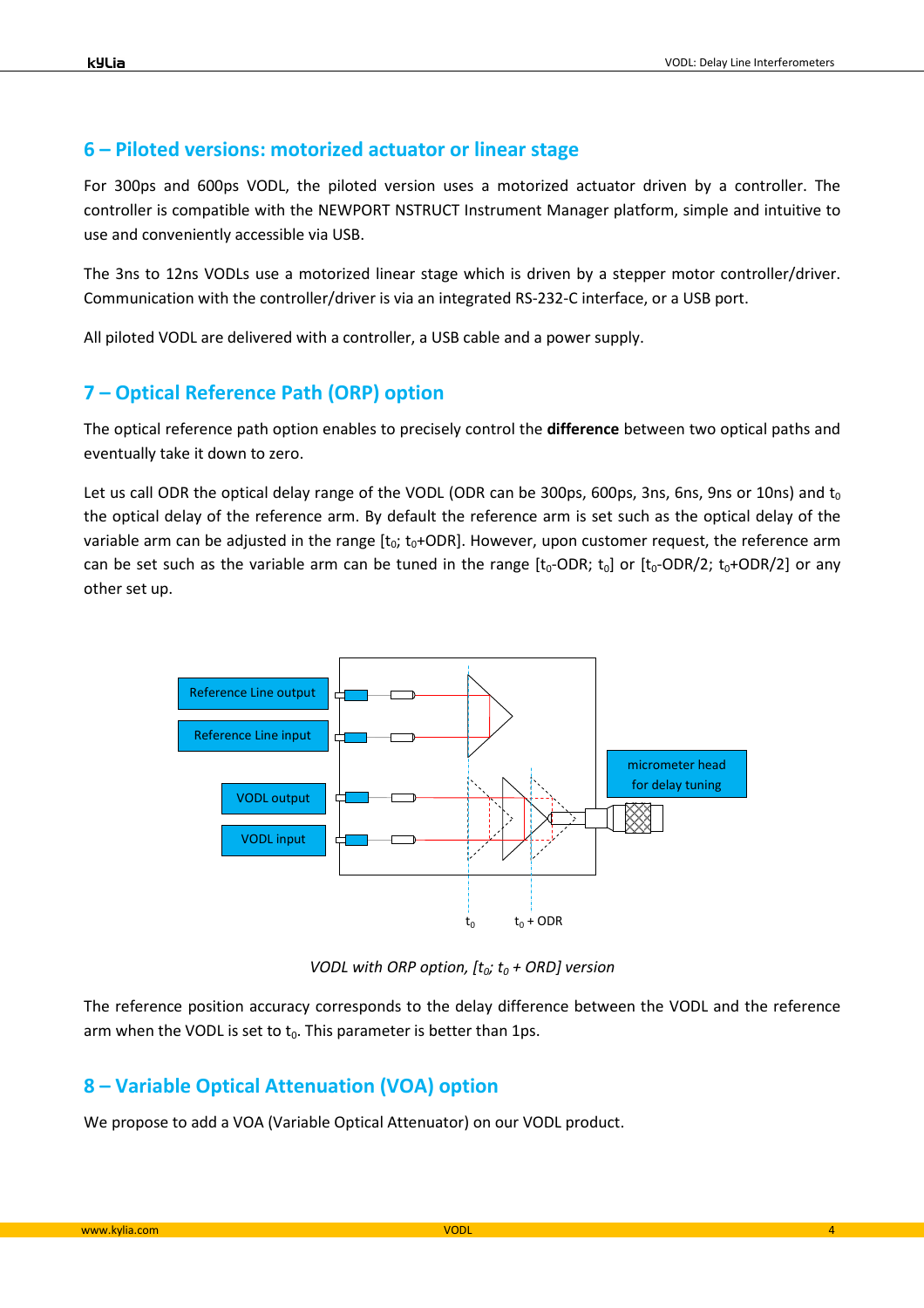## **9 – Application note**

Using a VODL with ORP and VOA options will help to adjust the skew and the IL uniformity in a DPSK experimental setup:

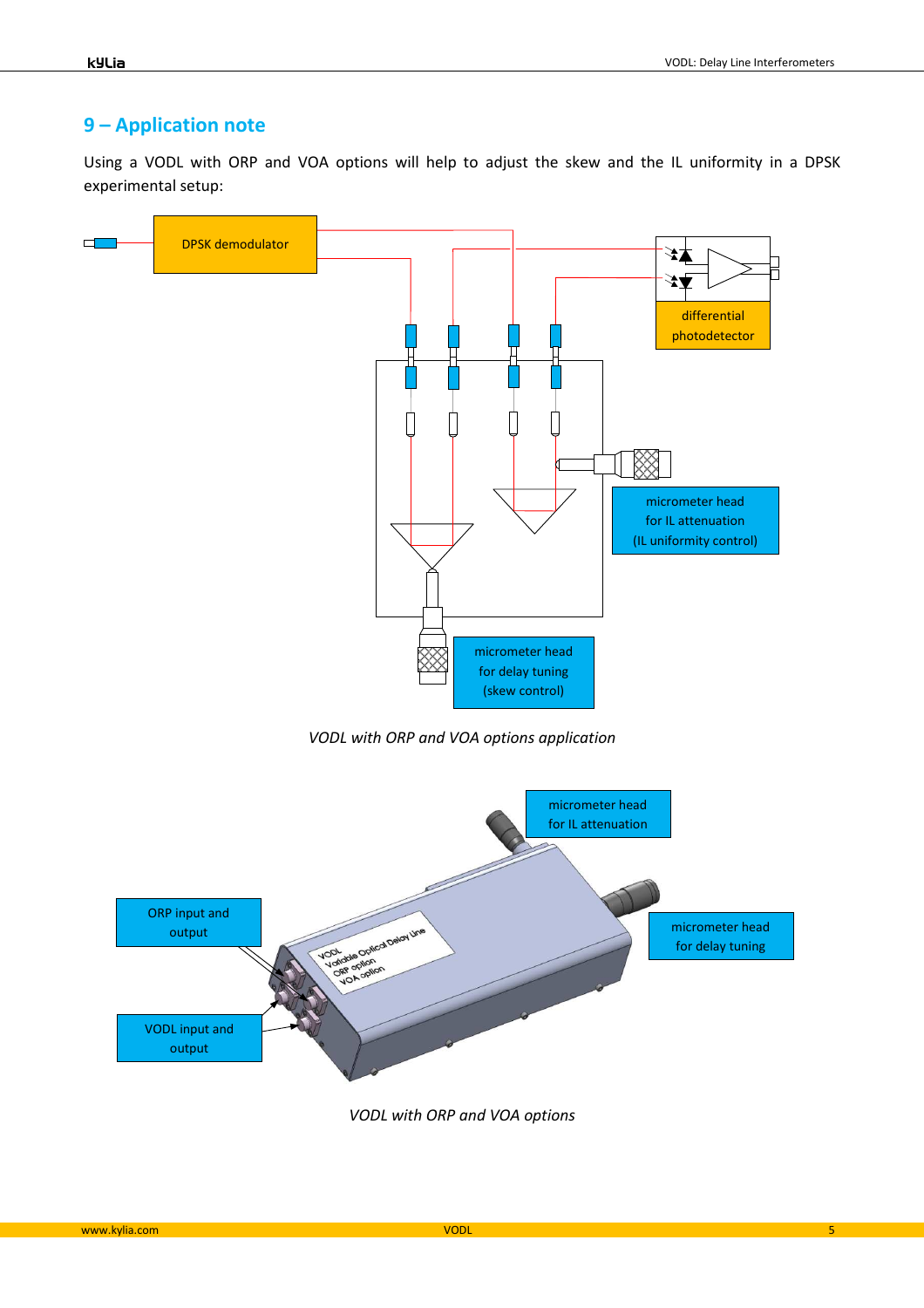#### kyLia

## **10 – IL uniformity measurements**

Here are the IL measurements for a 300ps VODL over the wavelength range for different delays and temperatures.



*Graph: IL vs wavelength for different delay ranges* 



*Graph: IL vs wavelength for different temperatures*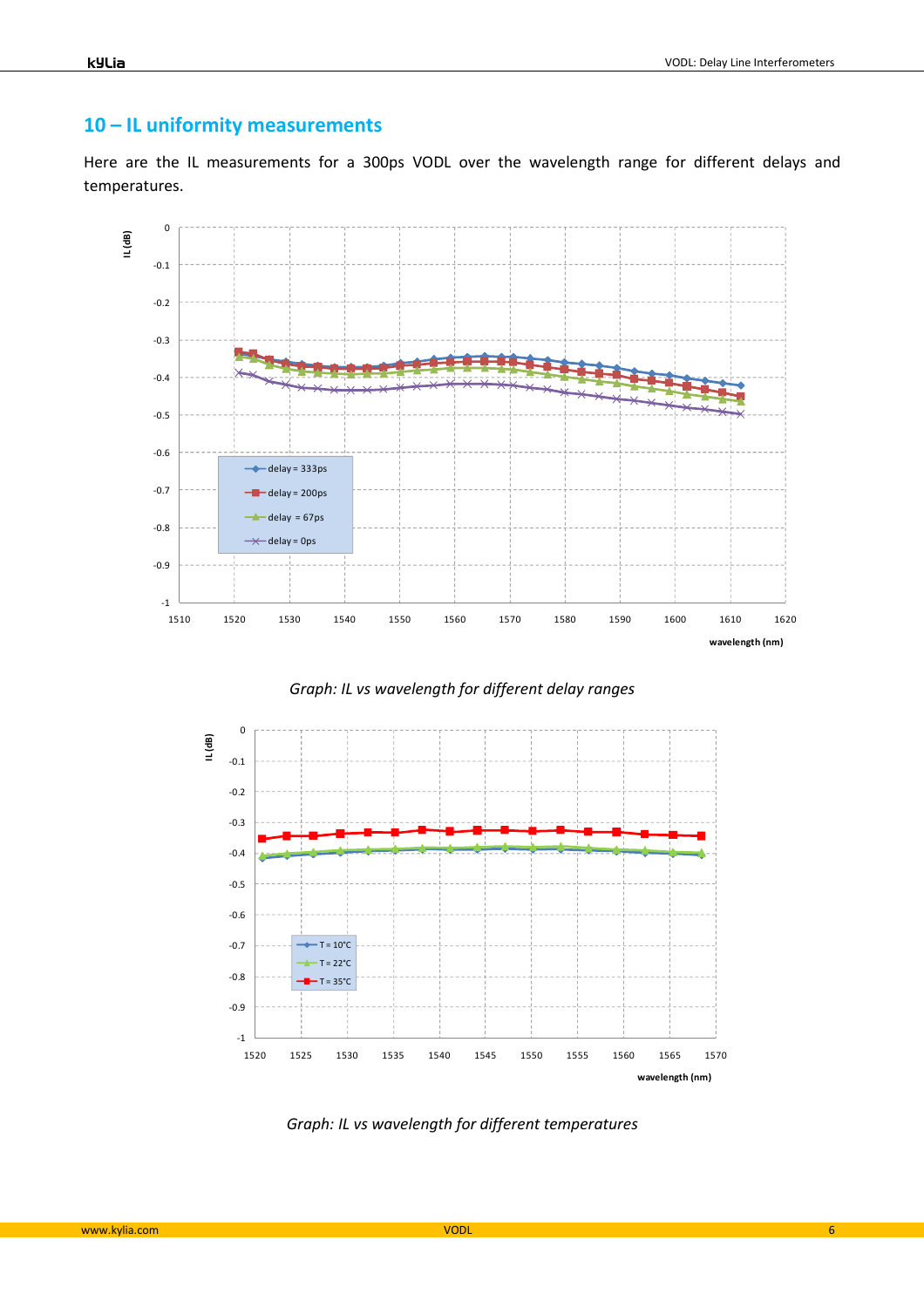## **11 – Fiber type and connectors**

Every VODL can be proposed either with SM or PM fiber.

The devices can be proposed with any kind of connectors (FP/UPC, FC/APC, SC/PC, SC/APC, LC/PC, E2000/PC, E2000/APC, etc…).

## **12 – Wavelength range**

VODL can be proposed at different wavelength range, from the visible to the IR. The device will be operational on a wavelength range of a tens of nanometers centered on the wavelength required by customer. VODL at 1300nm, 1064nm and 800nm have already successfully been manufactured.

## **13 – Custom products**

Thanks to our free-space technology we can easily customize most of our product and so it is for the VODL. Customer can feel free to ask for any customization they need. We will examine the request and do our best to have a positive answer.

## **14 – Package layout**



*Manual VODL 300ps and 600ps packaging* 



*Manual VODL 100ps packaging*